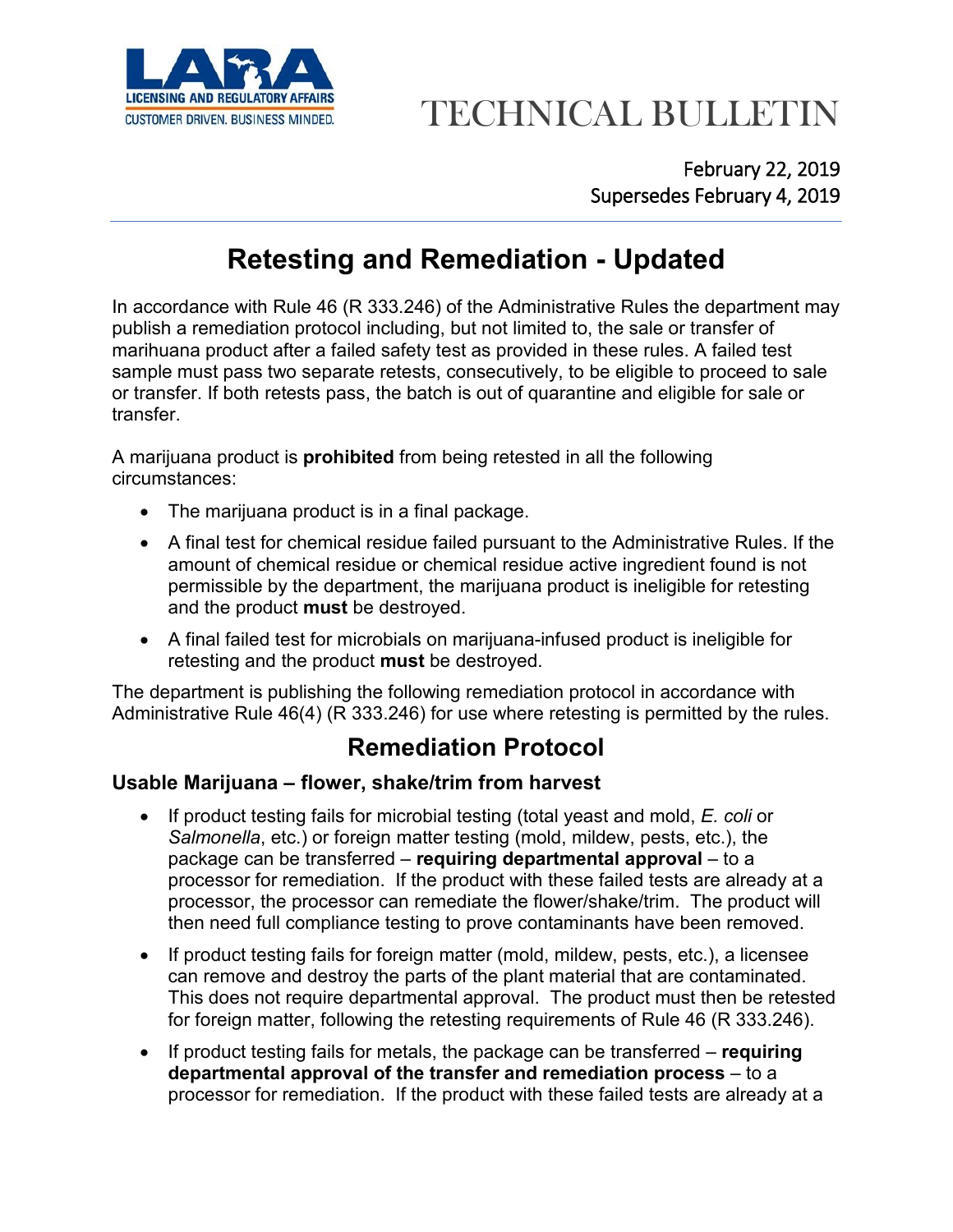

# CUSTOMER DRIVEN. BUSINESS MINDED. TECHNICAL BULLETIN

February 22, 2019 Supersedes February 4, 2019

processor, **the processor can remediate the flower/shake/trim with required departmental approval.** The product will then need full compliance testing to prove contaminants have been removed.

• If product testing fails for water activity, the product can be allowed to further dry and cure. This does not require departmental approval. The product must then be retested for water activity, following the retesting requirements of Rule 46 (R 333.246).

#### **Concentrates/Extracts – testing prior to final packaging**

- If product testing fails for residual solvents, further extraction is permitted to burn off more of the solvent. This does not require departmental approval. The product must then be retested for residual solvents, following the retesting requirements of Rule 46 (R 333.246).
- If product testing fails for metals, **the processor can remediate the product with required departmental approval.** The product will then need full compliance testing to prove contaminants have been removed.

#### **Edible & Non-Edible Marijuana-Infused Products – testing prior to final packaging**

- If product homogeneity testing fails, the product can be remixed. This does not require departmental approval. The product must then be retested for homogeneity, following the retesting requirements of Rule 46 (R 333.246).
- If product testing fails for potency, the processor may repackage into a smaller multi-pack (i.e. a 10 pack into a 5 pack). This does not require departmental approval. The product must then be retested for potency, following the retesting requirements of Rule 46 (R 333.246).
- If product testing fails for potency, the processor may melt the product and reform it into a smaller size or melt small pieces from broken product and add in non-marijuana ingredients and reform into the same item – chocolate bars for example. This does not require departmental approval. The product must then be retested for potency, following the retesting requirements of Rule 46 (R 333.246).

To request the required departmental approval to remediate certain marijuana products, the licensee must submit a written request to [LARA-BMR-Enforcement@michigan.gov.](mailto:LARA-BMR-Enforcement@michigan.gov) The subject line should state "request for remediation approval." The email must include: